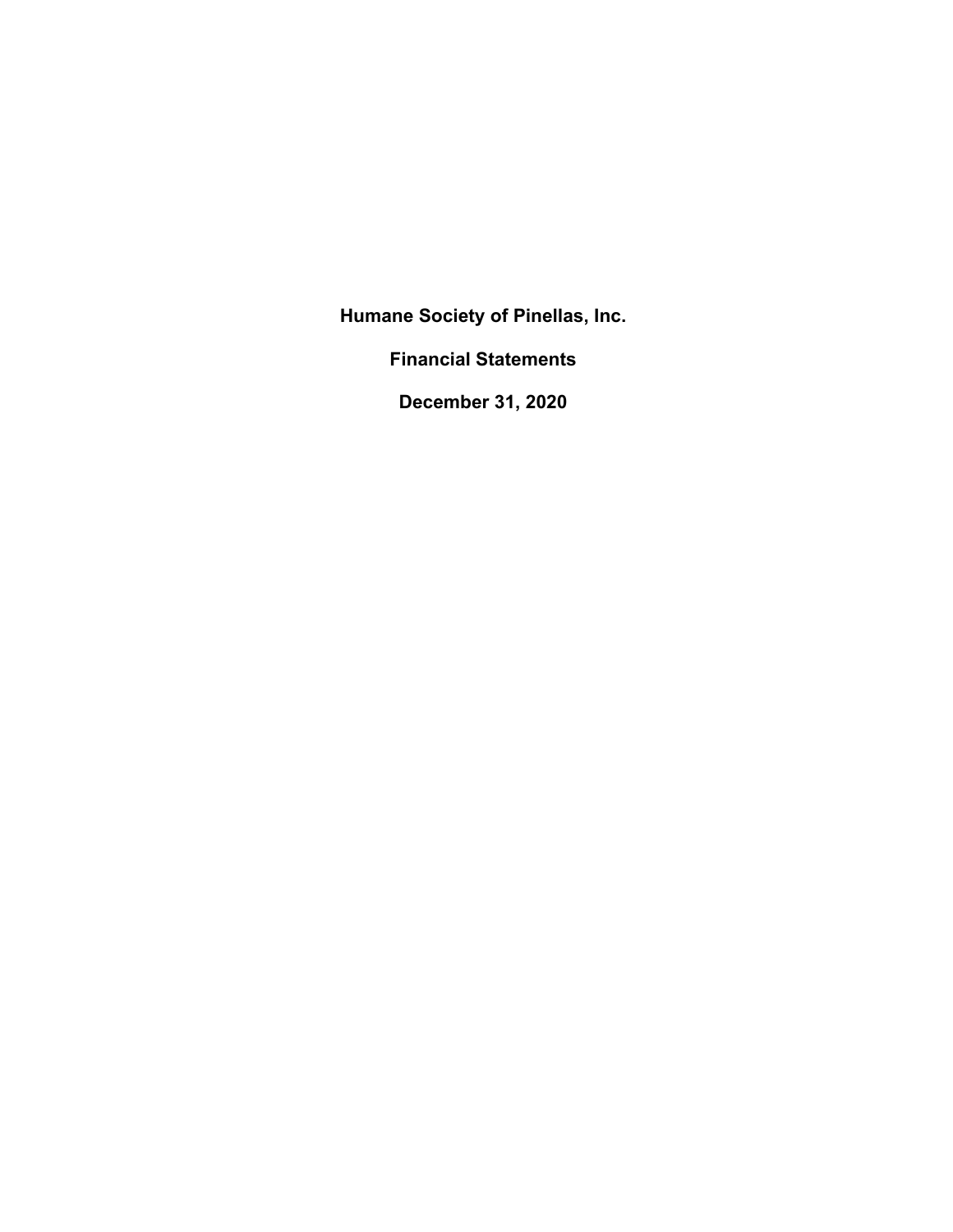# **TABLE OF CONTENTS**

|                                                   | <u>Page</u> |
|---------------------------------------------------|-------------|
| <b>INDEPENDENT AUDITOR'S REPORT</b>               |             |
| <b>FINANCIAL STATEMENTS:</b>                      |             |
| <b>Statement of Financial Position</b>            |             |
| Statement of Activities and Changes in Net Assets | 2           |
| <b>Statement of Functional Expenses</b>           | 3           |
| <b>Statement of Cash Flows</b>                    | 4           |
| <b>Notes to Financial Statements</b>              | $5 - 12$    |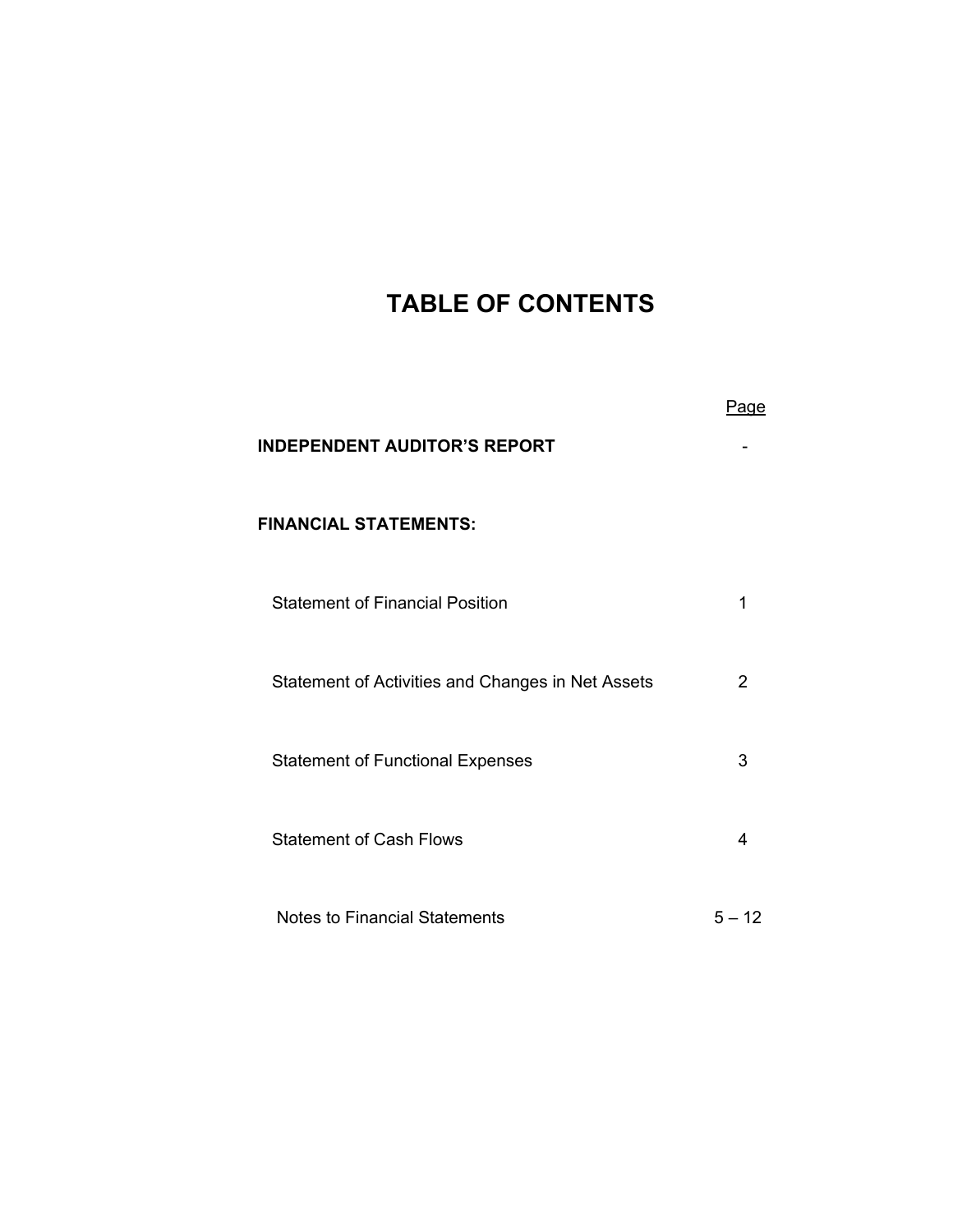

#### **INDEPENDENT AUDITOR'S REPORT**

To the Board of Directors Humane Society of Pinellas, Inc.

We have audited the accompanying financial statements of Humane Society of Pinellas, Inc., a nonprofit organization, which comprise the statement of financial position as of December 31, 2020, and the related statement of activities and changes in net assets, functional expenses and cash flows for the year then ended, and the related notes to the financial statements.

#### **Management's Responsibility for the Financial Statements**

Management is responsible for the preparation and fair presentation of these financial statements in accordance with accounting principles generally accepted in the United States of America; this includes the design, implementation, and maintenance of internal control relevant to the preparation and fair presentation of financial statements that are free from material misstatement, whether due to fraud or error.

#### **Auditor's Responsibility**

Our responsibility is to express an opinion on these financial statements based on our audit. We conducted our audit in accordance with auditing standards generally accepted in the United States of America. Those standards require that we plan and perform the audit to obtain reasonable assurance about whether the financial statements are free of material misstatement.

An audit involves performing procedures to obtain audit evidence about the amounts and disclosures in the financial statements. The procedures selected depend on the auditor's judgment, including the assessment of the risks of material misstatement of the financial statements, whether due to fraud or error. In making those risk assessments, the auditor considers internal control relevant to the entity's preparation and fair presentation of the financial statements in order to design audit procedures that are appropriate in the circumstances, but not for the purpose of expressing an opinion on the effectiveness of the entity's internal control. Accordingly, we express no such opinion. An audit also includes evaluating the appropriateness of accounting policies used and the reasonableness of significant accounting estimates made by management, as well as evaluating the overall presentation of the financial statements.

We believe that the audit evidence we have obtained is sufficient and appropriate to provide a basis for our audit opinion.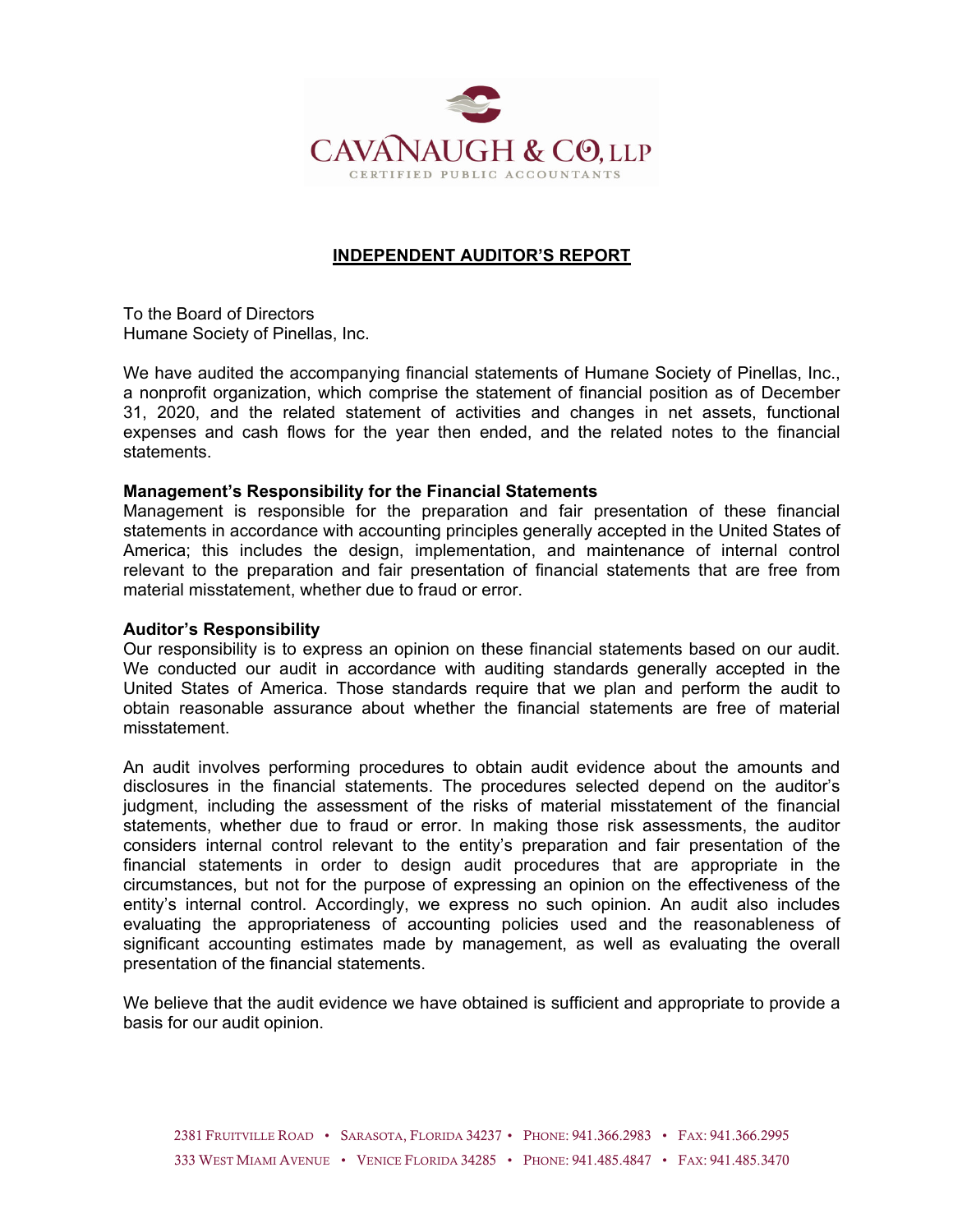#### **Opinion**

In our opinion, the financial statements referred to above present fairly, in all material respects, the financial position of Humane Society of Pinellas, Inc. as of December 31, 2020, and the changes in its net assets and its cash flows for the year then ended in accordance with accounting principles generally accepted in the United States of America.

#### **Report on Summarized Comparative Information**

We have previously audited the Humane Society of Pinellas, Inc.'s 2019 financial statements, and our report dated January 6, 2021, expressed an unmodified opinion on those audited financial statements. In our opinion, the summarized comparative information presented herein as of and for the year ended December 31, 2019, is consistent, in all material respects, with the audited financial statements from which it has been derived.

Cannyl : 'Co. LLT

Sarasota, Florida December 13, 2021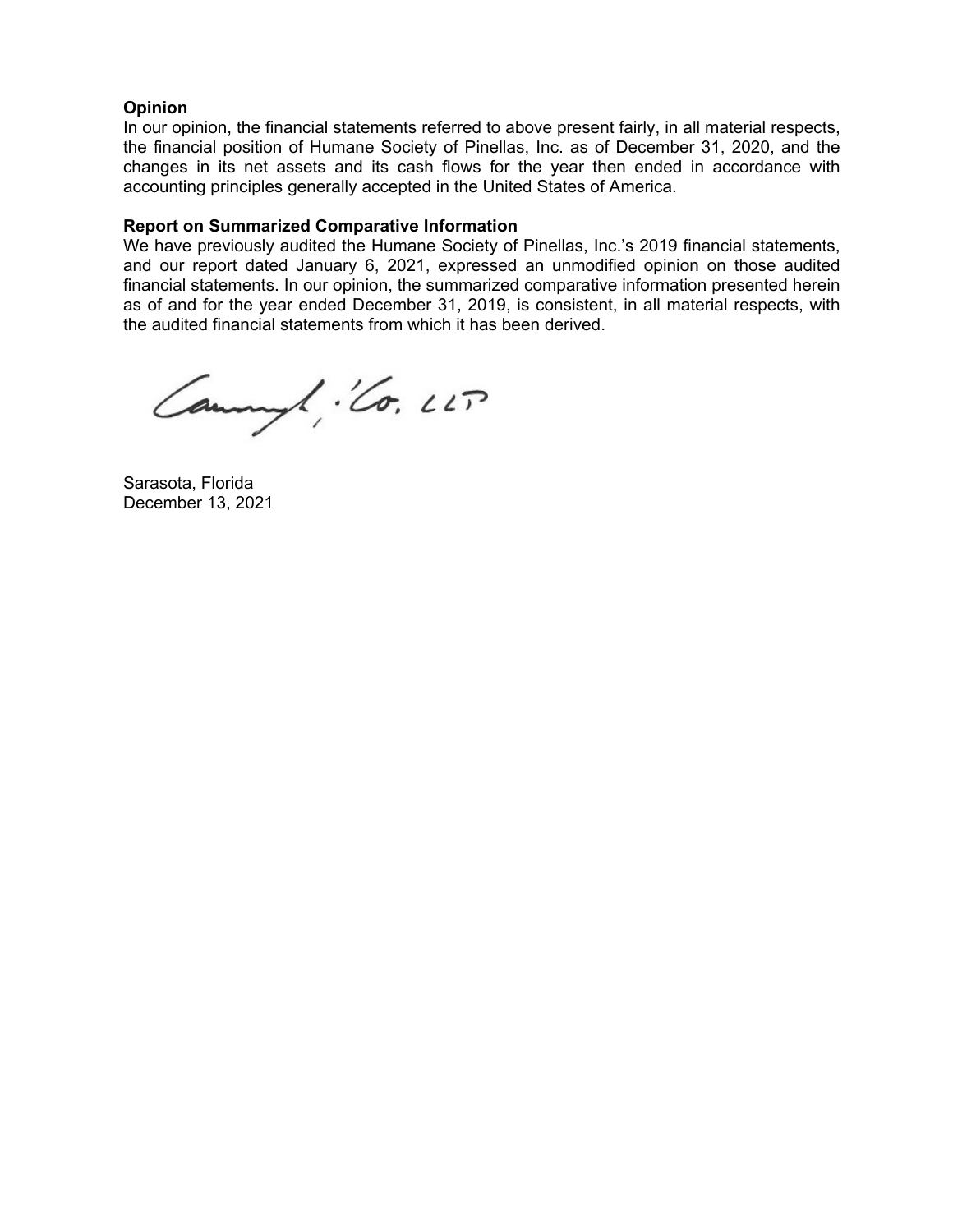### **Statements of Financial Position**

December 31, 2020 (with comparative totals for 2019)

## **ASSETS**

|                             | 2020             | 2019       |
|-----------------------------|------------------|------------|
| Current assets:             |                  |            |
| Cash and cash equivalents   | \$<br>5,286,626  | 5,594,111  |
| Investments                 | 5,261,570        | 3,412,969  |
| Inventory                   | 39,095           | 46,853     |
| Accounts receivable         | 8,900            |            |
| Grants receivable           | 1,769            | 2,756      |
| Prepaid expenses            | 21,876           | 125,544    |
| <b>Total current assets</b> | 10,619,836       | 9,182,233  |
| Property and equipment, net | 1,149,482        | 1,142,193  |
| Deposits                    | 8,473            | 5,673      |
| Total assets                | \$<br>11,777,791 | 10,330,099 |

## **LIABILITIES AND NET ASSETS**

| Current liabilities:                   |              |            |
|----------------------------------------|--------------|------------|
| Current portion of long term debt      | \$<br>10,031 | 19,986     |
| Accounts payable                       | 93,040       | 43,595     |
| Accrued salaries and benefits          | 39,313       | 93,179     |
| Deferred revenue                       | 93,147       | 176,763    |
| <b>Total current liabilities</b>       | 235,531      | 333,523    |
| Long term debt, net of current portion | 51,288       | 59,694     |
| <b>Total liabilities</b>               | 286,819      | 393,217    |
| Net assets                             |              |            |
| Without donor restrictions             | 7,458,472    | 5,904,382  |
| With donor restrictions                | 4,032,500    | 4,032,500  |
| Total net assets                       | 11,490,972   | 9,936,882  |
| Total liabilities and net assets       | 11,777,791   | 10,330,099 |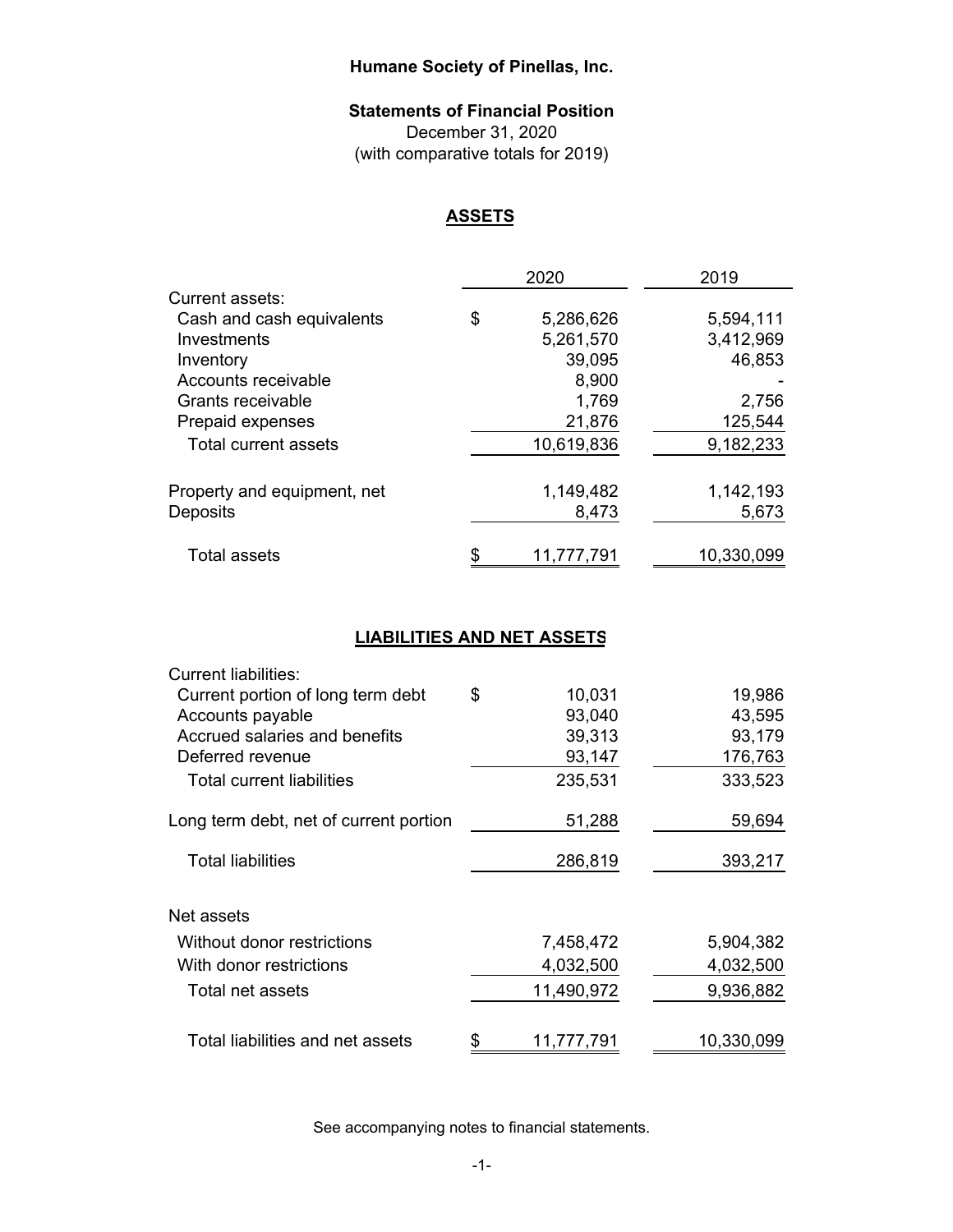## **Statement of Activities and Changes in Net Assets**

Year Ended December 31, 2020 (with comparative totals for 2019)

|                                      | 2020 |                      |                   |            |           |
|--------------------------------------|------|----------------------|-------------------|------------|-----------|
|                                      |      | <b>Without Donor</b> | <b>With Donor</b> |            |           |
|                                      |      | <b>Restrictions</b>  | Restrictions      | Total      | 2019      |
| Revenues, gains and support:         |      |                      |                   |            |           |
| <b>Bequests</b>                      | \$   | 2,014,958            |                   | 2,014,958  | 1,279,277 |
| Contributions                        |      | 705,145              |                   | 705,145    | 4,777,172 |
| Adoption fees                        |      | 176,112              |                   | 176,112    | 218,003   |
| Program fees                         |      | 618,200              |                   | 618,200    | 806,685   |
| Special events, net expense \$60,065 |      | 33,425               |                   | 33,425     | 95,145    |
| Grants/contracts                     |      | 118,756              |                   | 118,756    | 107,138   |
| PPP loan forgiveness                 |      | 337,500              |                   | 337,500    |           |
| In-kind contributions                |      | 15,152               |                   | 15,152     | 26,160    |
| Merchandise sales                    |      | 457,564              |                   | 457,564    | 373,875   |
| Reimbursements                       |      | 67,652               |                   | 67,652     |           |
| Investment income, net               |      | 57,814               |                   | 57,814     | 457,008   |
| Gain (loss) on sale of assets        |      | 560                  |                   | 560        | (2,209)   |
| Other income                         |      | 24,520               |                   | 24,520     | 62,659    |
| Total revenues, gains and support    |      | 4,627,358            |                   | 4,627,358  | 8,200,913 |
| <b>Expenses:</b>                     |      |                      |                   |            |           |
| Program services                     |      | 2,457,816            |                   | 2,457,816  | 2,723,037 |
| Supporting services:                 |      |                      |                   |            |           |
| Management and general               |      | 326,541              |                   | 326,541    | 179,011   |
| Fundraising                          |      | 288,910              |                   | 288,910    | 245,975   |
| Total supporting services            |      | 615,451              |                   | 615,451    | 424,986   |
| Total expenses                       |      | 3,073,268            |                   | 3,073,268  | 3,148,023 |
| Change in net assets                 |      | 1,554,090            |                   | 1,554,090  | 5,052,890 |
| Net assets at beginning of year      |      | 5,904,382            | 4,032,500         | 9,936,882  | 4,883,992 |
| Net assets at end of year            | \$   | 7,458,472            | 4,032,500         | 11,490,972 | 9,936,882 |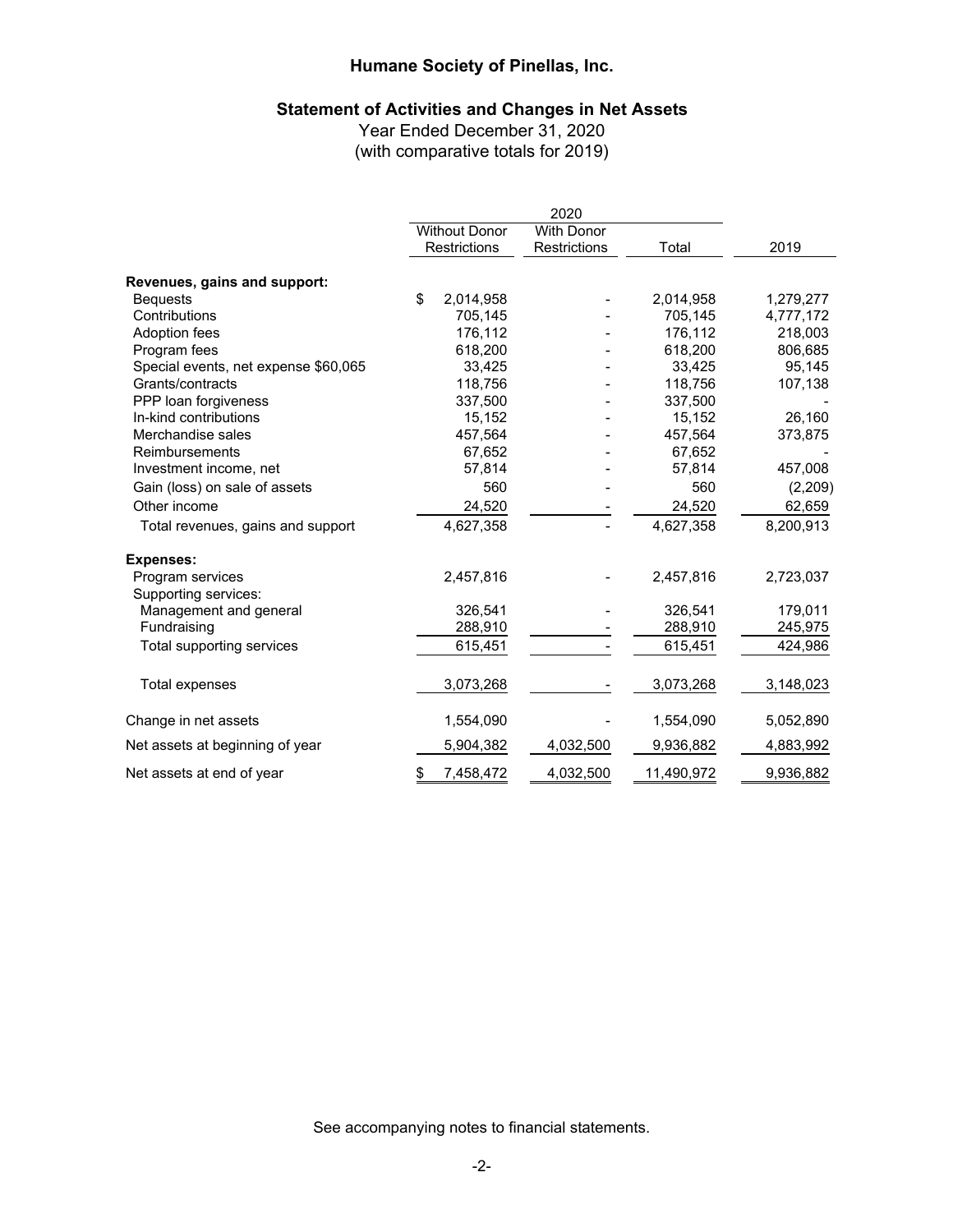## **Statement of Functional Expenses**

Year Ended December 31, 2020

(with comparative totals for 2019)

|                                       | 2020 |           |             |             |           |           |
|---------------------------------------|------|-----------|-------------|-------------|-----------|-----------|
|                                       |      | Program   | Management  |             |           |           |
|                                       |      | Services  | and General | Fundraising | Total     | 2019      |
| <b>Salaries</b>                       | S    | 1,133,670 | 188,481     | 164,097     | 1,486,248 | 1,595,458 |
| Fringe benefits                       |      | 210,023   | 29,405      | 25,600      | 265,028   | 276,995   |
| Total salaries and related expenses   |      | 1,343,693 | 217,886     | 189,697     | 1,751,276 | 1,872,453 |
| Kennel feed and supplies              |      | 68,931    |             |             | 68,931    | 74,626    |
| Mailer expense                        |      |           |             | 34,817      | 34,817    | 48,496    |
| Grooming and mobile clinic            |      | 169,247   |             |             | 169,247   | 137,348   |
| <b>Medical supplies</b>               |      | 167,927   |             |             | 167,927   | 153,590   |
| <b>Utilities</b>                      |      | 67,515    | 17,117      | 10,460      | 95,092    | 94,700    |
| Occupancy                             |      | 98,373    | 16,563      | 10,122      | 125,057   | 89,279    |
| Veterinary spay and neuter            |      | 6,267     |             |             | 6,267     | 6,723     |
| Professional fees                     |      | 81,935    | 20,772      | 12,694      | 115,401   | 146,007   |
| Insurance                             |      | 28,868    | 7,319       | 4,472       | 40,659    | 35,486    |
| Licenses and permits                  |      | 46,808    |             | 350         | 47,158    | 60,039    |
| Merchandise sold                      |      | 202,880   |             |             | 202,880   | 187,078   |
| Supplies                              |      | 8,787     | 2,228       | 1,361       | 12,377    | 11,101    |
| Travel and training                   |      | 3,058     | 698         | 479         | 4,235     | 12,746    |
| Postage and delivery                  |      |           | 3,940       |             | 3,940     | 5,941     |
| Equipment rental and office equipment |      | 2,723     | 690         | 422         | 3,835     | 4,703     |
| <b>Promotional activities</b>         |      | 10,086    | 2,557       | 1,563       | 14,205    | 1,271     |
| Vehicle expenses                      |      | 5,669     |             |             | 5,669     | 10,088    |
| Interest expense                      |      | 2,283     | 579         | 354         | 3,215     | 3,415     |
| Dues and subscriptions                |      | 5,674     | 1,438       | 879         | 7,991     | 2,164     |
| Bank and merchant fees                |      | 38,896    | 9,861       | 6,026       | 54,783    | 54,020    |
| Other                                 |      | 6,510     | 1,650       | 1,009       | 9,169     | 8,136     |
| Total expenses before depreciation    |      | 2,366,129 | 303,297     | 274,705     | 2,944,131 | 3,019,410 |
| Depreciation                          |      | 91,687    | 23,245      | 14,205      | 129,137   | 128,613   |
| <b>Total expenses</b>                 | \$   | 2,457,816 | 326,541     | 288,910     | 3,073,268 | 3,148,023 |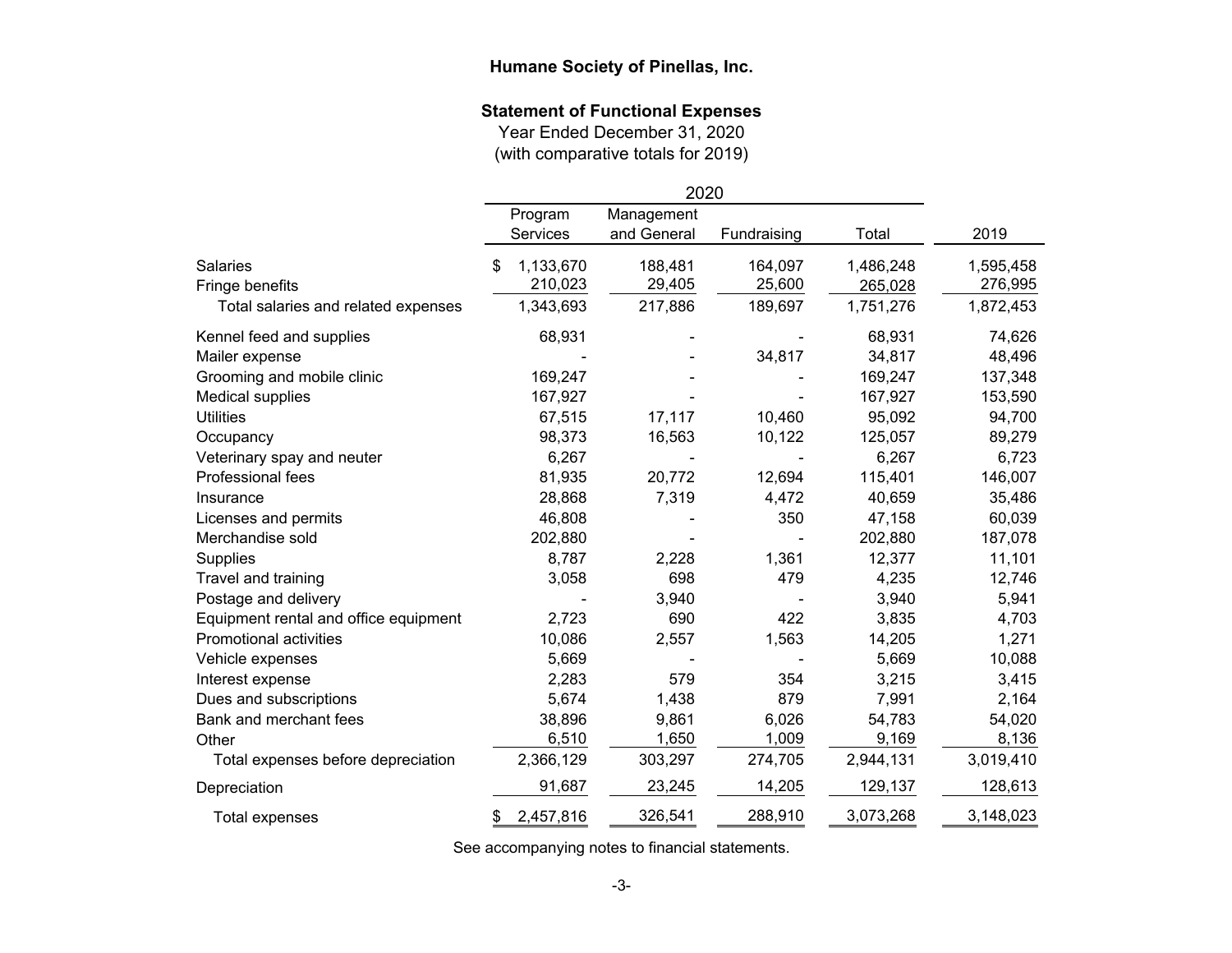## **Statements of Cash Flows**

Year Ended December 30, 2020 (with comparative total for 2019)

|                                                  | 2020            | 2019        |
|--------------------------------------------------|-----------------|-------------|
| <b>Cash flows from operating activities:</b>     |                 |             |
| Change in net assets                             | 1,554,090<br>\$ | 5,052,890   |
| Adjustments to reconcile change in net assets to |                 |             |
| to net cash from operating activities:           |                 |             |
| Depreciation                                     | 129,137         | 128,613     |
| (Gain) loss on sale of property and equipment    | (560)           | 2,209       |
| Unrealized gain on investments                   | (6,508)         | (356, 621)  |
| Contributions received for new shelter           |                 | (4,000,000) |
| (Increase) decrease in:                          |                 |             |
| Accounts receivable                              | (8,900)         |             |
| Grants receivable                                | 987             | (494)       |
| Inventory                                        | 7,758           | (12, 577)   |
| Prepaid expenses                                 | 103,668         | (116,082)   |
| Deposits                                         | (2,800)         |             |
| Increase (decrease) in:                          |                 |             |
| Accounts payable                                 | 49,445          | (79, 804)   |
| Accrued salaries and benefits                    | (53, 866)       | 5,026       |
| Deferred revenue                                 | (83, 616)       | (66, 536)   |
| Net cash flows from operating activities         | 1,688,835       | 556,624     |
| <b>Cash flows from investing activities:</b>     |                 |             |
| Purchases of investments                         | (1,842,093)     | (168, 519)  |
| Proceeds from sale of investments                |                 | 198,067     |
| Purchases of property and equipment              | (135,866)       | (10, 058)   |
| Net cash flows from investing activities         | (1,977,959)     | 19,490      |
| <b>Cash flows from financing activities:</b>     |                 |             |
| Contributions received for new shelter           |                 | 4,000,000   |
| Payments of long-term debt                       | (18,361)        | (47, 145)   |
| Net cash from financing activities               |                 | 3,952,855   |
|                                                  | (18,361)        |             |
| Net (decrease) increase in cash                  |                 |             |
| and cash equivalents                             | (307, 485)      | 4,528,969   |
| Beginning cash and cash equivalents              | 5,594,111       | 1,065,142   |
| Ending cash and cash equivalents                 | 5,286,626<br>P. | 5,594,111   |
| <b>Other items:</b>                              |                 |             |
| Interest paid                                    | \$<br>3,215     | 3,415       |
|                                                  |                 |             |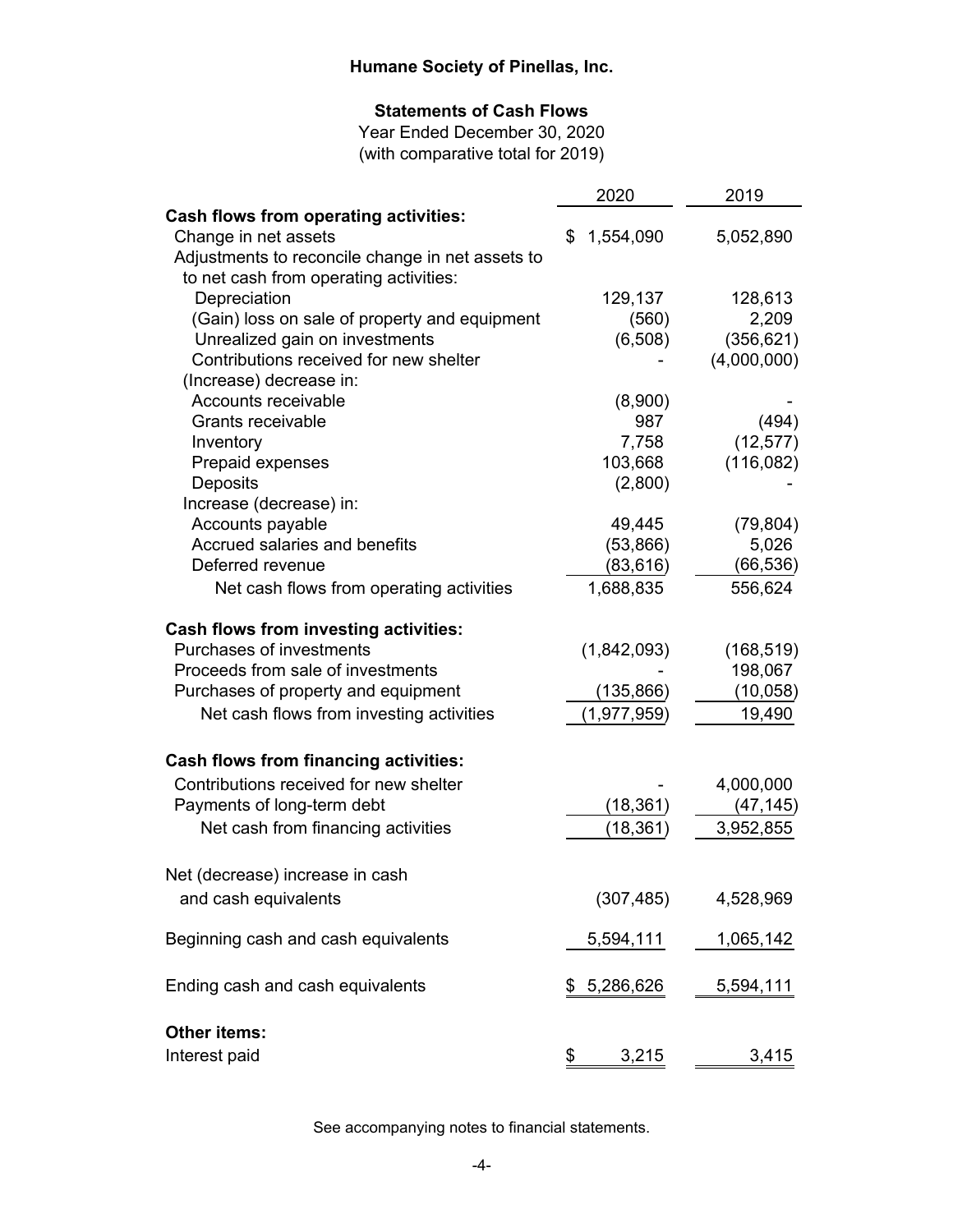## **Notes to Financial Statements**

December 31, 2020

#### **Note 1 – Nature of Organization:**

Humane Society of Pinellas. Inc. (the Organization) is a Florida not for profit organization organized under the laws of the State of Florida and founded on October 8, 1949 to serve the community through the compassionate care of all animals. The Organization operates as an animal shelter providing lifesaving services to the community's sick, injured, abused, and abandoned pets and wildlife. The Organization is funded primarily through contributions from concerned Pinellas County residents and through fees received from the animal adoption program.

#### **Note 2 – Summary of Significant Accounting Policies:**

#### Basis of Presentation

Financial statement presentation follows the recommendation of the Financial Accounting Standards Board in its Statement of Financial Accounting Standards *Financial Statements of Not-for-Profit Organizations (FASB Accounting Standards Codification* (ASC) 958, *Not-for-Profit Entities.* Accordingly, the Organization is required to report information regarding its financial position and activities according to two classes of net assets: with donor restrictions and without donor restrictions. A description of the net asset categories follows:

Without Donor Restrictions – Net assets available for use in general operations and not subject to donor (or certain grantor) restrictions. The Board of Directors has designated, from net assets without donor restrictions, net assets for an operating reserve and board-designated endowment.

With Donor Restrictions – Net assets subject to donor- (or certain grantor-) imposed restrictions. Some donor-imposed restrictions are temporary in nature, such as those that will be met by the passage of time or other events specified by the donor. Other donor-imposed restrictions are perpetual in nature, where the donor stipulates that resources are maintained in perpetuity. Donor-imposed restrictions are released when a restriction expires, that is, when the stipulated time has elapsed, when the stipulated purpose for which the resource was restricted has been fulfilled, or both.

#### Basis of Accounting

The Organization's financial statements have been prepared on the accrual basis of accounting and accordingly reflect all significant receivables, payables and other liabilities.

#### **Contributions**

Contributions are recognized when the donor makes a promise to give to the Organization's that is, in substance, unconditional. Promises to give include split-interest amounts (contributions shared by the Organization and other beneficiaries, which may include the donor) and are recorded at present value based on the estimated lives of the donors. Contributions that are restricted by the donor are reported as increases in net assets without restrictions if the restrictions expire in the fiscal year in which the contributions are recognized. All other donorrestricted contributions are reported as increases in net assets with donor restrictions. When a restriction expires, net assets with donor restrictions are reclassified to net assets without donor restrictions.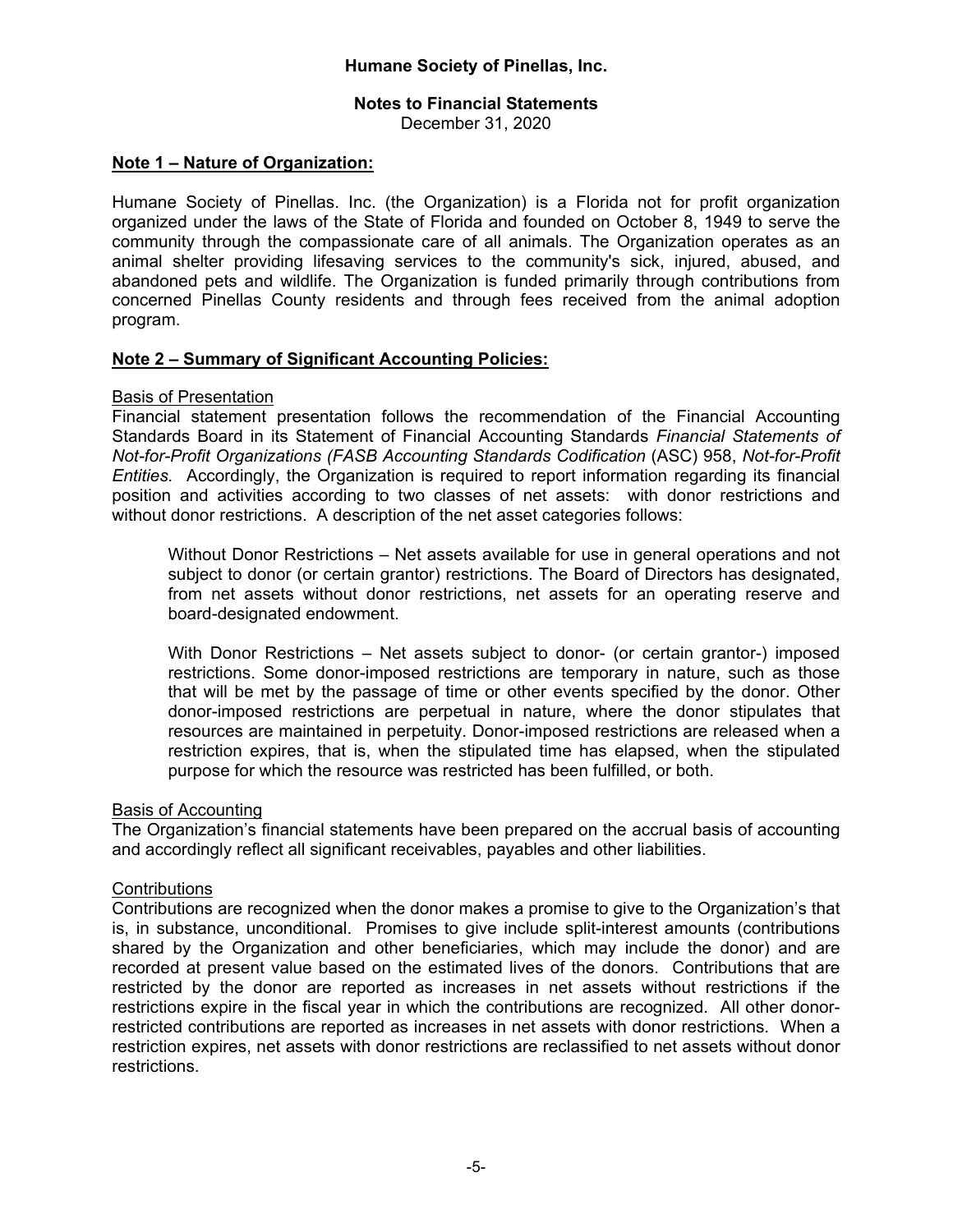## **Notes to Financial Statements – Continued**

December 31, 2020

#### **Note 2 – Summary of Significant Accounting Policies - continued:**

#### Donated Materials and Services

Services that create or enhance non-financial assets or require a specialized skill, are provided by individuals possessing those skills and contributed assets that would need to be purchased, if not provided by contribution, are recognized in the financial statements at the estimated fair market value at the date of receipt. A substantial number of volunteers have donated significant amounts of time to the Organization's program services and to its fund-raising campaigns, however, these donated services are not reflected in the financial statements since these services do not require specialized skills.

#### Cash and Cash Equivalents

For purposes of the financial statements, the Organization considers all short-term debt instruments, with original maturities of three months or less to be cash equivalents.

#### Inventory

Inventories consist primarily of informational books, pet related household items and pet supplies. Inventory is valued at the lower of cost or net realizable value as determined using first-in first-out (FIFO) accounting method.

#### Investments

Investments are recorded at cost, or if donated, at fair value on the date of donation. Thereafter, investments are reported at their fair values in the statements of financial position. Net investment return/(loss) is reported in the statement of activities and consists of interest and dividend income, realized and unrealized capital gains and losses, less external and direct internal investment expenses.

#### Property and Equipment

Property and equipment in excess of \$1,000 are recorded at cost at the date of acquisition or fair market value at the date of donation. Depreciation of property and equipment is computed principally by the straight-line method over the estimated useful lives of the related assets.

#### Functional Allocation of Expenses

The costs of providing the Organization's various programs and other activities have been summarized on a functional basis in the statement of functional expenses. Accordingly, certain costs have been allocated among the program and supporting services benefitted.

#### Income Taxes

The Organization has been recognized by the Internal Revenue Service as a tax-exempt organization described in Section 501c (3) of the Internal Revenue Code. Income earned in furtherance of the Organization's tax-exempt purpose is exempt from Federal and State income taxes. Accordingly, no provision for income taxes has been included in the accompanying financial statements. The Organization has adopted the provisions of ASC Topic 740 relating to "Accounting for Uncertainty in Income Taxes" and does not believe it has any material income tax exposure related to uncertain tax positions. The Organization's income tax filings are subject to examination by the Internal Revenue Service generally for three years after they were filed. Tax filings generally remain open for examination for three years after filing.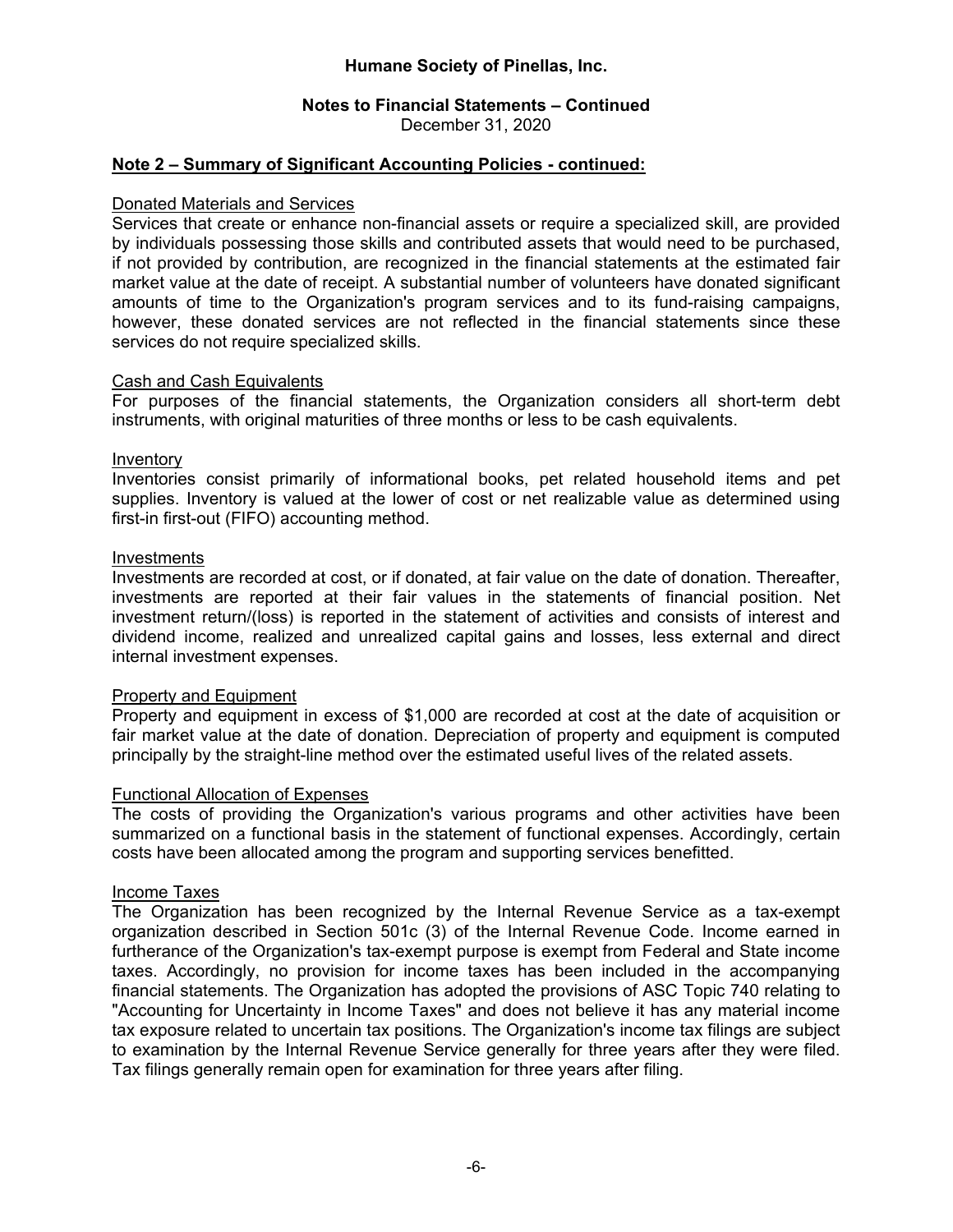## **Notes to Financial Statements – Continued**

December 31, 2020

#### **Note 2 – Summary of Significant Accounting Policies - continued:**

#### Use of Estimates

The preparation of financial statements in conformity with accounting principles generally accepted in the United States requires management to make estimates and assumptions that affect the reported amounts of assets and liabilities and disclosure of contingent assets and liabilities at the date of the financial statements and the reported amounts of increases or decreases in net assets during the period. Actual results could differ from those estimates.

#### **Note 3 – Investments:**

At December 31,2020, the fair value of investments were as follows:

| $U.S.$ Equity $-$ large cap     | 1,299,983 |
|---------------------------------|-----------|
| U.S. Equity $-$ mid cap         | 340,369   |
| $U.S.$ Equity – small cap       | 201,414   |
| International developed markets | 751,545   |
| International emerging markets  | 321,255   |
| Fixed income                    | 2,206,128 |
| Community foundation            | 140,876   |
| Total                           | 5,261,570 |

The following schedule summarizes investment return for the years ended December 31, 2020:

| Realized and unrealized |   |           |
|-------------------------|---|-----------|
| gains and (losses)      | S | 6,508     |
| Interest and dividends  |   | 69.797    |
| Investment fees         |   | (18, 491) |
| Total                   |   | 57,814    |

#### **Note 4 – Property and Equipment:**

At December 31, 2020, property and equipment consist of the following:

| Building and improvements     | \$1,790,868 |
|-------------------------------|-------------|
| Furniture and equipment       | 371,240     |
| Landscaping and improvements  | 270,274     |
| Automobile                    | 126,989     |
| Land                          | 8,215       |
| Construction in progress      | 125,523     |
| Total                         | 2,693,109   |
| Less accumulated depreciation | 1,543,627   |
| Total                         | 1,149,482   |
|                               |             |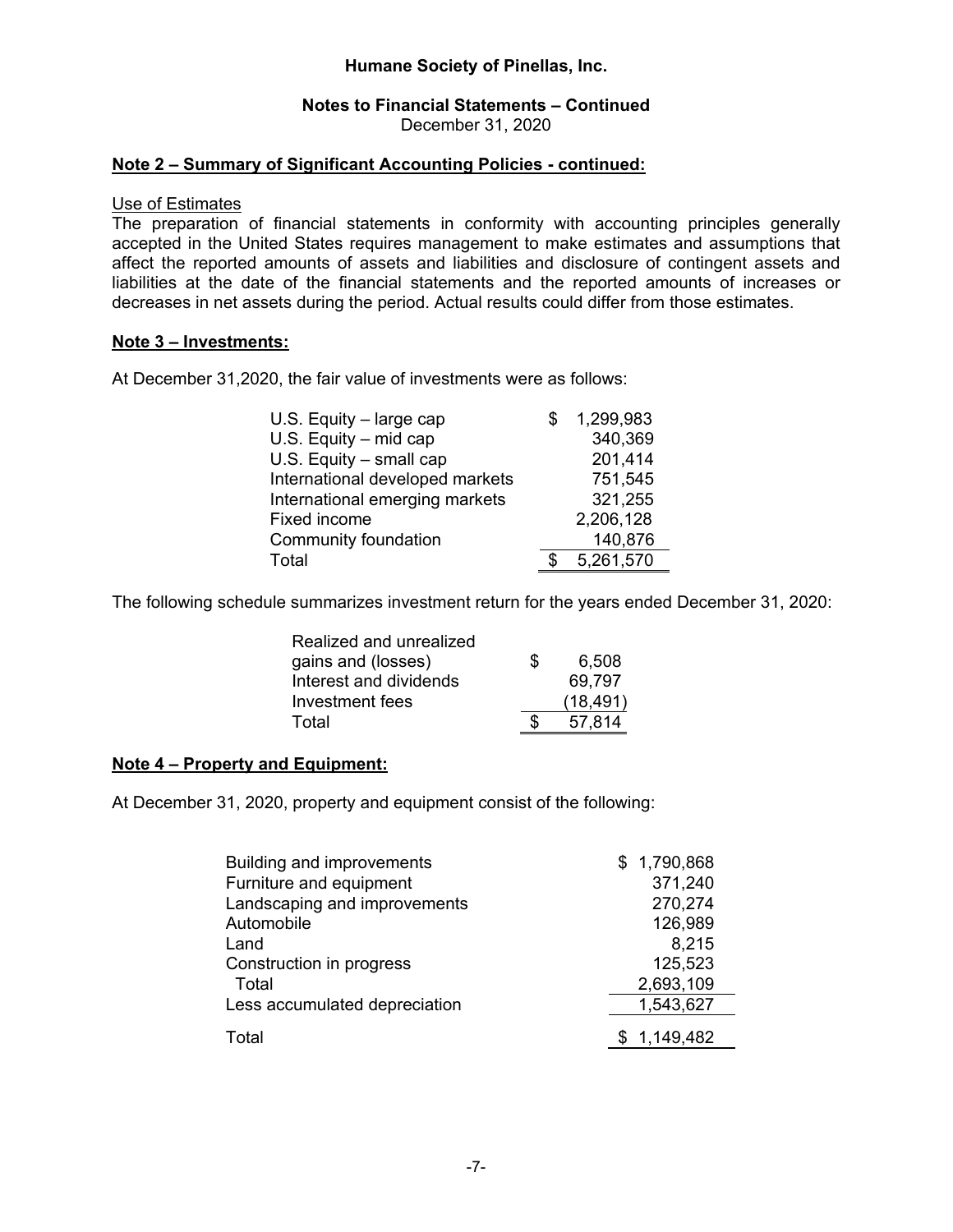#### **Notes to Financial Statements – Continued**

December 31, 2020

## **Note 4 – Property and Equipment - Continued:**

Depreciable lives are as follows:

| Building and improvements    | 10-40 years |
|------------------------------|-------------|
| Furniture and equipment      | 5-10 years  |
| Landscaping and improvements | 10-40 years |
| Automobile                   | 5 years     |

Included in transportation equipment are vehicles purchased with state grants. Under the terms of the grants, the grantor retains a reversionary interest on the vehicle for a period of seven years.

#### **Note 5 – Long-Term Debt:**

| First mortgage-note payable with a variable interest rate<br>that adjusts every five years to 2.75% over LIBOR. The<br>current monthly payment is \$774 including interest<br>(5.00% as of December 31, 2020) and principal, |              |
|------------------------------------------------------------------------------------------------------------------------------------------------------------------------------------------------------------------------------|--------------|
| maturing June 2028.                                                                                                                                                                                                          | \$<br>57,827 |
| Obligations under capital leases for equipment                                                                                                                                                                               | 3,492        |
| Total long term-debt                                                                                                                                                                                                         | 61,319       |
| Less: current portion of long-term debt                                                                                                                                                                                      | (10,031)     |
| Long-term debt, net of current portion                                                                                                                                                                                       | 51,288       |

Future principal payments on long-term debt are as follows:

| Year ending December 31, |               |
|--------------------------|---------------|
| 2021                     | \$<br>10,031  |
| 2022                     | 6,874         |
| 2023                     | 7,226         |
| 2024                     | 7,595         |
| 2025                     | 7,984         |
| <b>Thereafter</b>        | 21,609        |
| Total                    | <u>61,319</u> |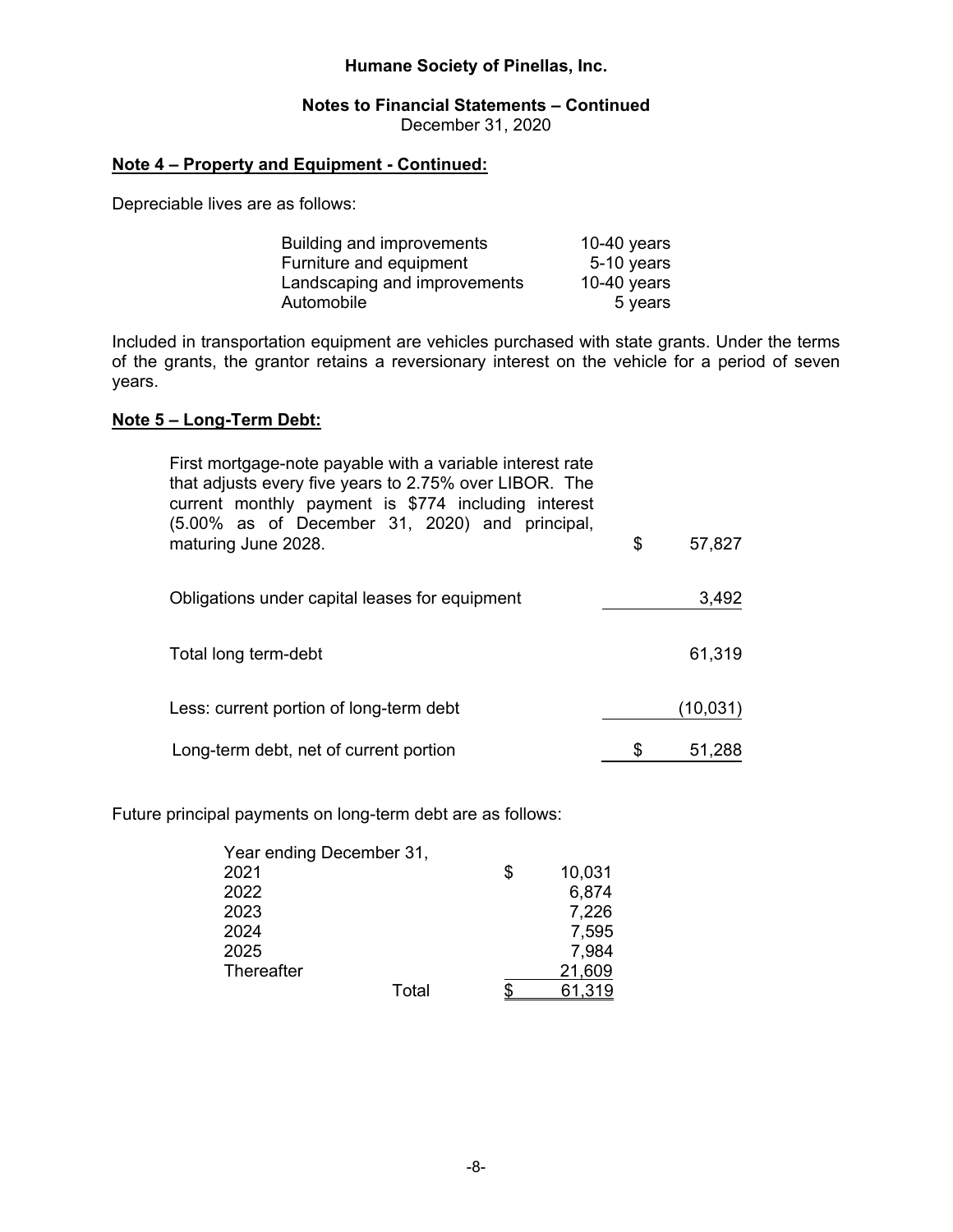#### **Notes to Financial Statements – Continued**

December 31, 2020

#### **Note 6 – Net Assets with Donor Restrictions**

At December 31, the Organization's net assets with donor restrictions for a specified purpose include the following:

| New shelter      | S | 4,000,000 |
|------------------|---|-----------|
| Clinic expansion |   | 25,000    |
| Fire alarm       |   | 7,500     |
| Total            | S | 4,032,500 |

#### **Note 7 – Credit and Funding Concentrations:**

The Organization maintains several deposit accounts with what management believes to be high credit quality financial institutions. The accounts at the financial institutions are secured by the Federal Deposit Insurance Corporation (FDIC) up to \$250,000 per customer. Cash balances in excess of FDIC limits at December 31, 2020 were approximately \$156,687.

#### **Note 8 – Operating Leases:**

The Organization entered into a lease for additional clinic space under an operating lease, which will expire in 2023. Rent expense on this lease for the year ended December 31, 2020 was \$30,280.

The Organization entered into a lease for additional clinic space under an operating lease, which will expire in 2021. Rent expense on this lease for the year ended December 31, 2020 was \$2,762.

Future minimum lease payments required under this non-cancelable operating lease as of December 31, 2020 are as follows:

| 2021 | S | 49,614 |
|------|---|--------|
| 2022 |   | 30,280 |
| 2023 |   | 10,093 |
|      | S | 89,987 |

#### **Note 9 – Fair Value of Financial Assets and Liabilities:**

The Organization adopted the Fair Value Measurements and Disclosures Topic of the FASB Accounting Standards Codification. The Fair Value Measurements and Disclosures Topic provides enhanced guidance for using fair value to measure assets and liabilities and clarifies the principle that fair value should be based on the assumptions market participants would use when pricing the assets or liabilities and establishes a hierarchy that prioritizes the information used to develop those assumptions.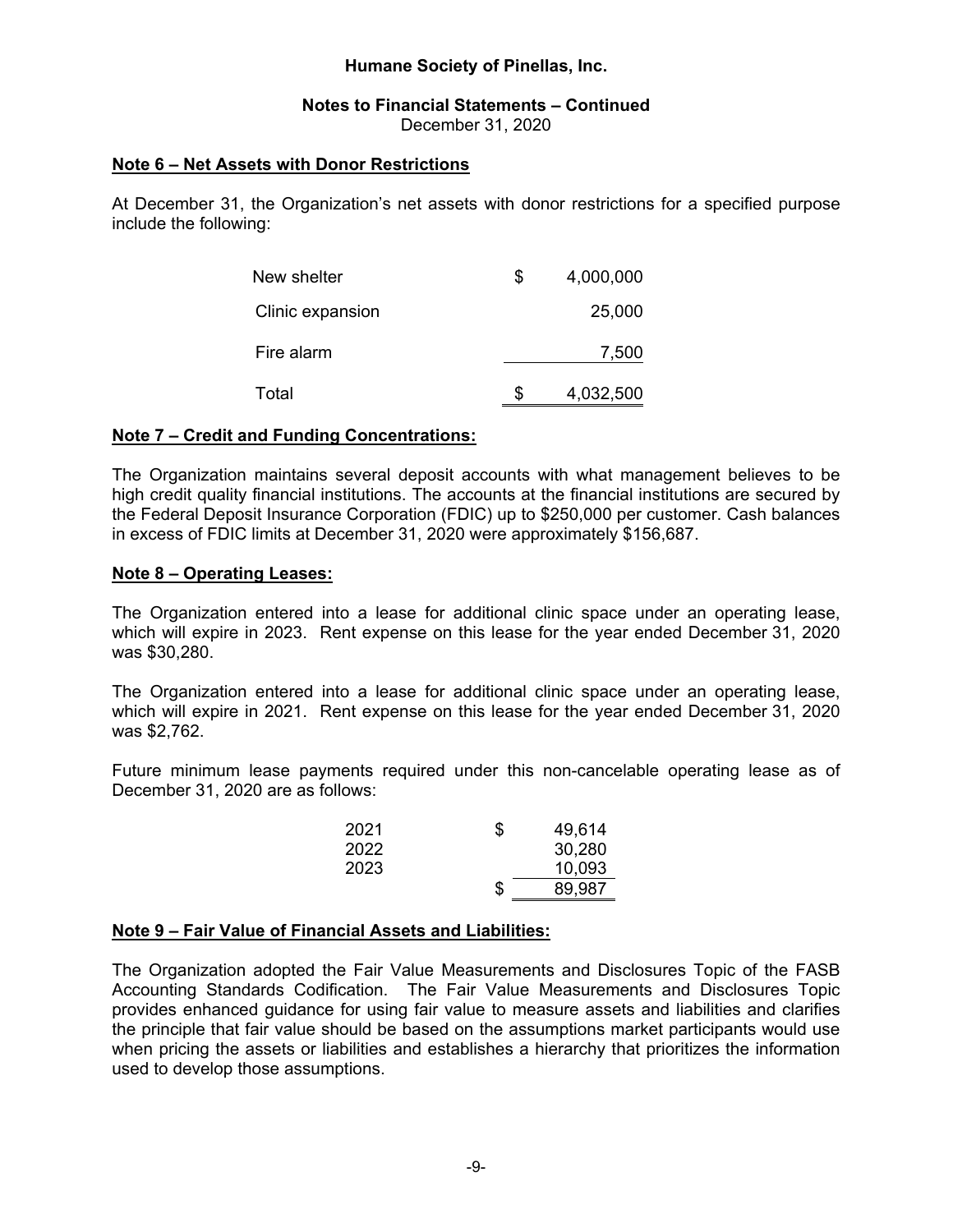## **Notes to Financial Statements – Continued**

December 31, 2020

#### **Note 9 – Fair Value of Financial Assets and Liabilities - Continued:**

The following tables present information about the Organization's assets and liabilities that are measured at fair value on a recurring and non-recurring basis as of December 31, 2020 and 2019, and indicate that fair value hierarchy of the valuation techniques used to determine such fair value. The three levels for measuring fair value are based on the reliability of inputs and are as follows:

Level 1 – unadjusted quoted prices in active markets for identical assets or liabilities, such as publicly traded equity securities.

Level 2 – inputs other than quoted prices included in Level 1 that are observable, either directly or indirectly. Such inputs may include quoted prices for similar assets, observable inputs other than quoted prices (interest rates, yield curves, etc.) or inputs derived principally from or corroborated by observable market data by correlation or other means.

Level 3 – inputs are unobservable data points for the asset or liability, and include situations where there is little, if any, market activity for the asset or liability (for example, hedge funds, private equity and other). The inputs reflect the Organization's assumptions based on the best information available in the circumstance.

Assets at fair value on a recurring basis at December 31, 2020:

|                                 |             | Quoted<br><b>Prices</b><br>in Active<br>Markets for<br><b>Identical</b><br>Assets | Significant<br>Other<br>Observable<br>Inputs | Significant<br>Unobservable<br>Inputs |
|---------------------------------|-------------|-----------------------------------------------------------------------------------|----------------------------------------------|---------------------------------------|
|                                 | Total       | (Level 1)                                                                         | (Level 2)                                    | (Level 3)                             |
| U.S. Equity - large cap<br>S.   | 1,299,983   | 1,299,983                                                                         |                                              |                                       |
| $U.S.$ Equipy – mid cap         | 340,369     | 340,369                                                                           |                                              |                                       |
| U.S. Equity $-$ small cap       | 201,414     | 201,414                                                                           |                                              |                                       |
| International developed markets | 751,545     | 751,545                                                                           |                                              |                                       |
| International emerging markets  | 321,255     | 321,255                                                                           |                                              |                                       |
| Fixed income                    | 2,206,128   | 2,206,128                                                                         |                                              |                                       |
| Community foundation            | 140,876     |                                                                                   |                                              | 140,876                               |
| Total assets at fair value      | \$5,261,570 | 5,120,694                                                                         |                                              | 140,876                               |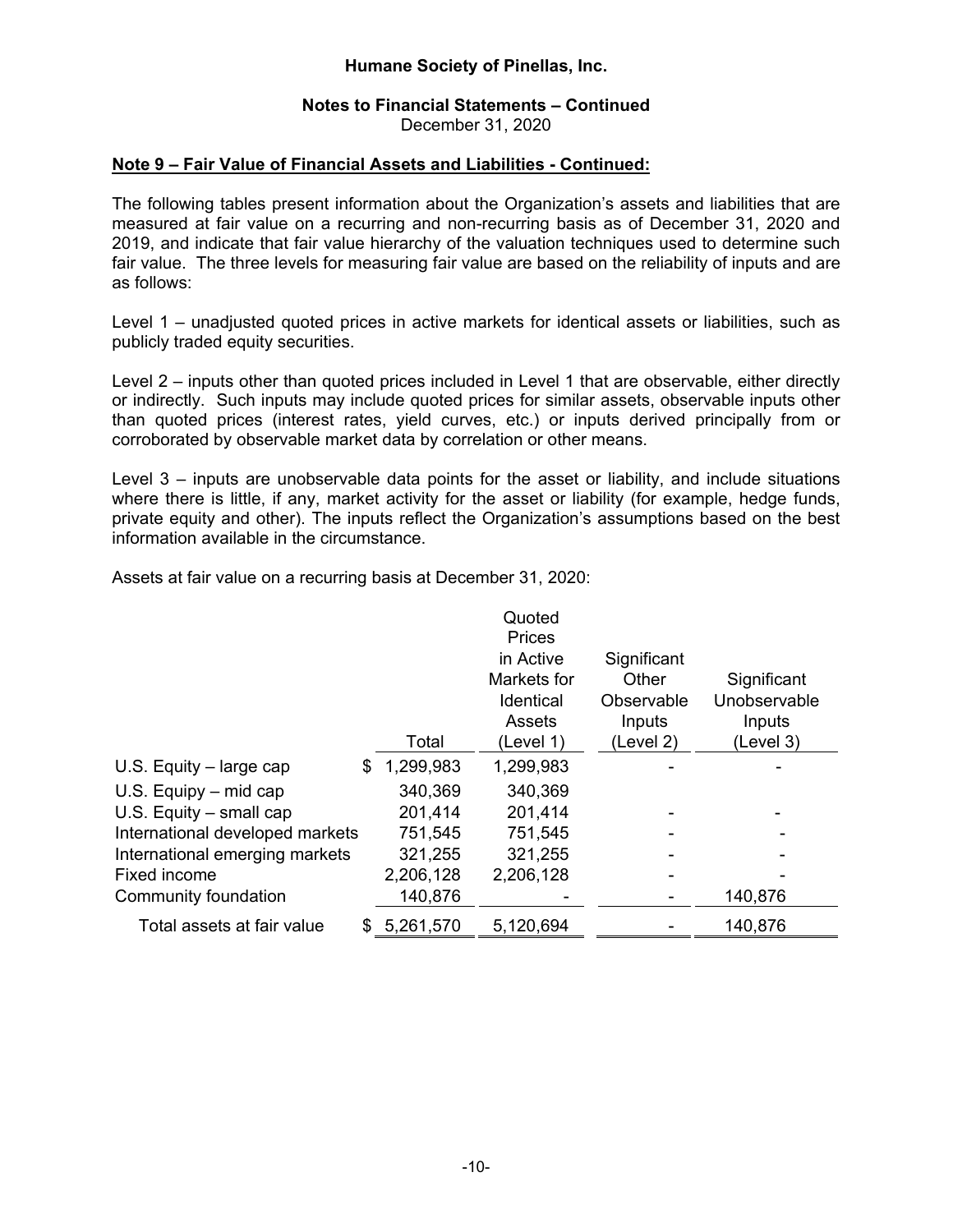## **Notes to Financial Statements – Continued**

December 31, 2020

#### **Note 9 – Fair Value of Financial Assets and Liabilities - Continued:**

The following is a reconciliation of the beginning and ending balances for assets measured at fair value on a recurring and non-recurring basis using significant unobservable inputs (Level 3) during the periods ended December 31:

| Balance – beginning of year   | \$<br>126,421 |
|-------------------------------|---------------|
| Interest and dividends        | 1,849         |
| Realized and unrealized gains | 13,824        |
| Fees                          | (1,218)       |
| Balance – end of year         | \$<br>140,876 |

#### **Note 10 – PPP Loan:**

In March 2020, the Coronavirus Aid, Relief, and Economic Security Act commonly referred to as the CARES Act was signed into law. One component of the CARES Act was the paycheck protection program ("PPP") which provides small business, including certain not-for-profit organizations, with the resources needed to maintain their payroll and cover applicable overhead. The PPP is implemented by the Small Business Administration ("SBA") with support from the Department of the Treasury. The PPP provides funds to pay up to 24 weeks of payroll costs including benefits. Funds can also be used to pay interest on mortgages, rent, and utilities.

The Organization applied for and was accepted to participate in this program. On May 11, 2020, the Organization received funding for \$337,500. The loan is a two-year loan with a maturity date of May 11, 2022. The loan bears an annual interest rate of 1%. The loan shall be payable monthly with the first six monthly payments deferred. It is the Organization's intent to apply for loan forgiveness under the provisions of Section 1106 of the CARES Act. Loan forgiveness is subject to the sole approval of the SBA. The Organization is eligible for loan forgiveness in an amount equal to payments made during the 24-week period beginning on the Loan date, with the exception that no more than 40% of the amount of loan forgiveness may be for expenses other than payroll expenses. The Organization used all loan proceeds to partially subsidize direct payroll expenses.

The Organization considers this a conditional grant with revenue recognized as the conditions are substantially met. Management believes the significant conditions to be met as qualified expenditures are incurred. As of December 31, 2020, \$337,500 of qualified expenditures have been incurred, accordingly, an equal amount has been recognized as revenue.